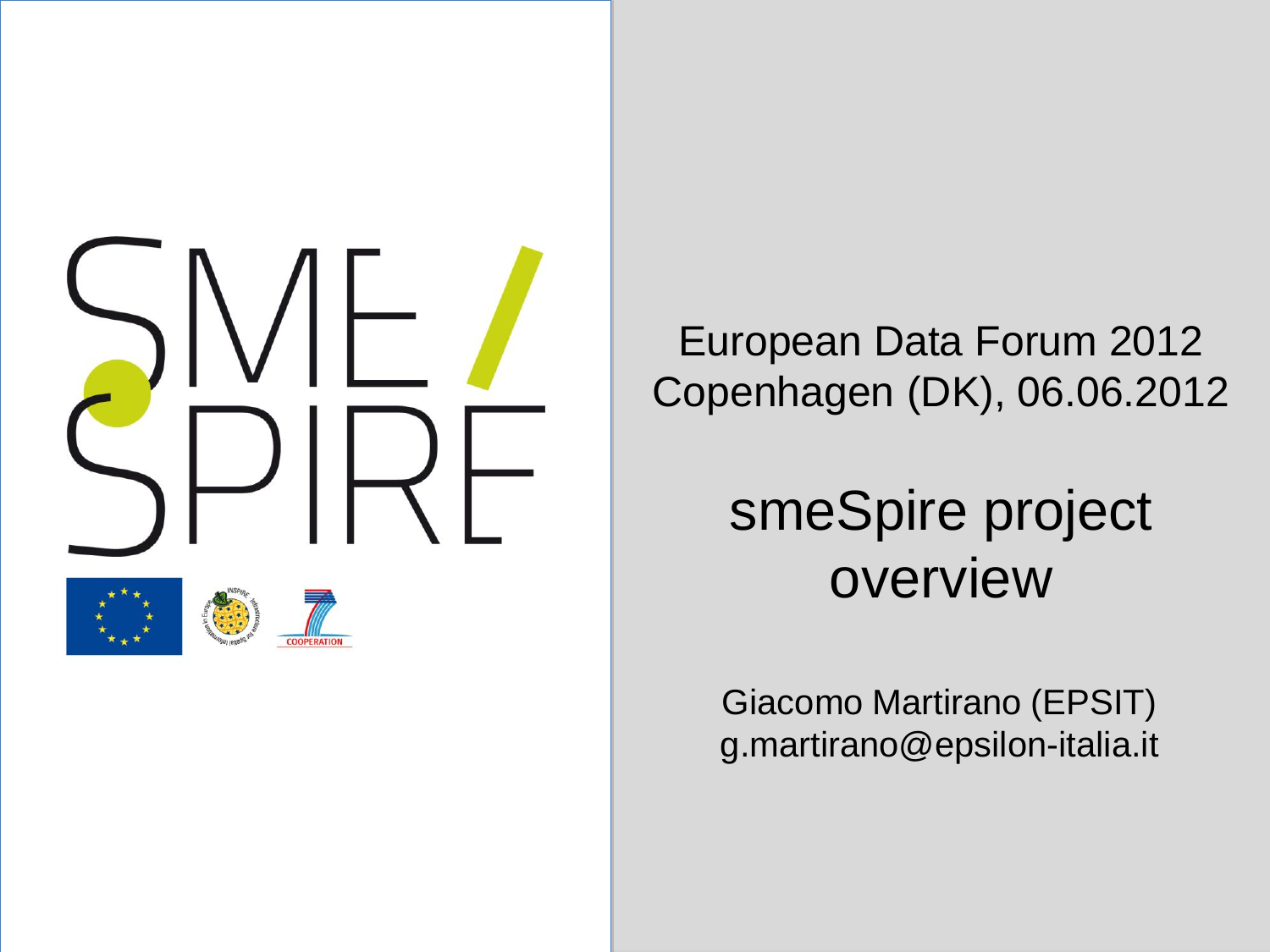

# SUMMARY 2/10

- **Main project features**
- 8 concrete output
- **Target groups and end-users**
- The partnership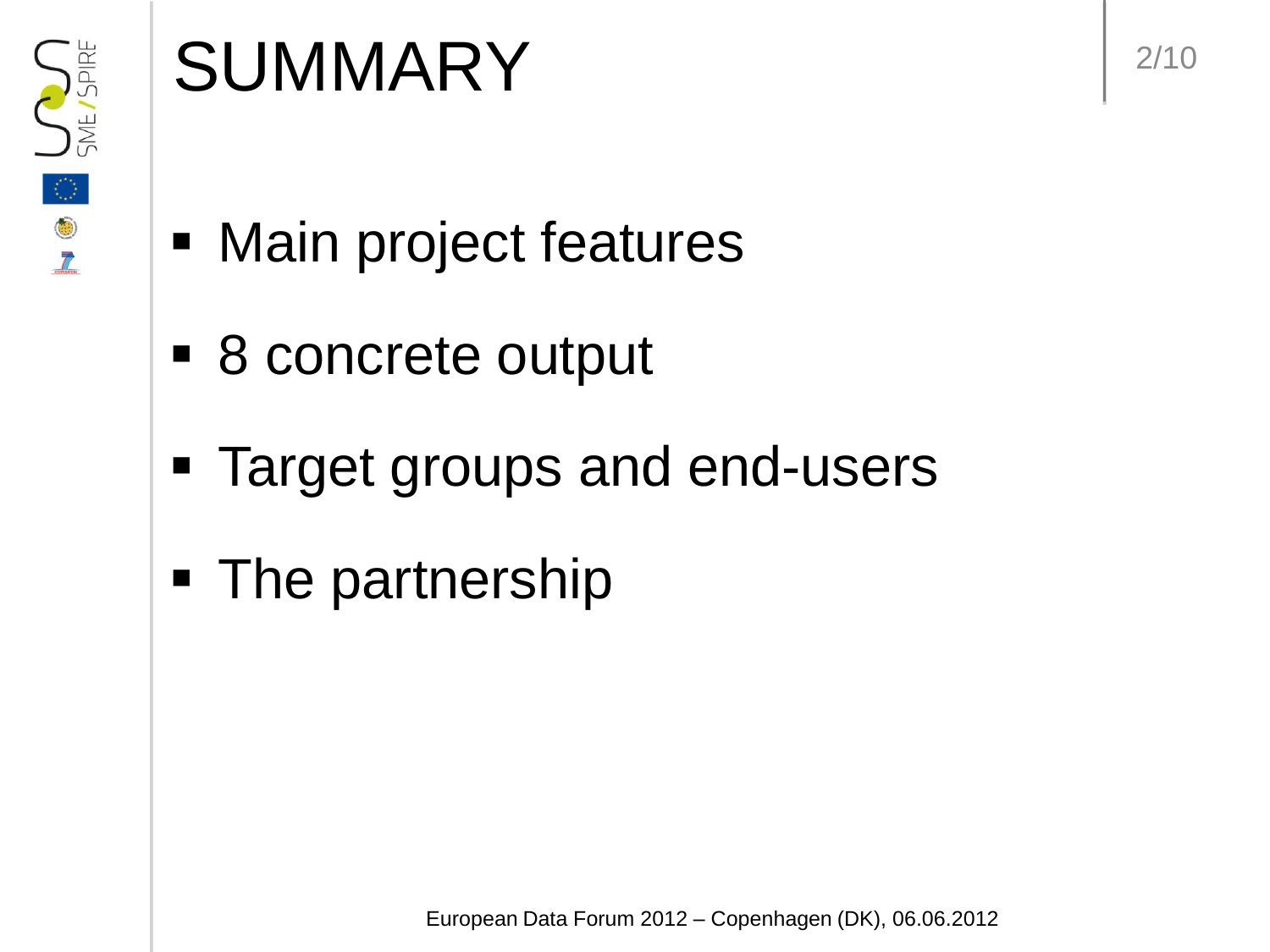

### Main project features and the state

| <b>Starting date</b>  | 01 May 2012     |
|-----------------------|-----------------|
| <b>Duration</b>       | 24 Months       |
| <b>Budget</b>         | 1.791.000 Euro  |
| <i><b>Website</b></i> | www.smespire.eu |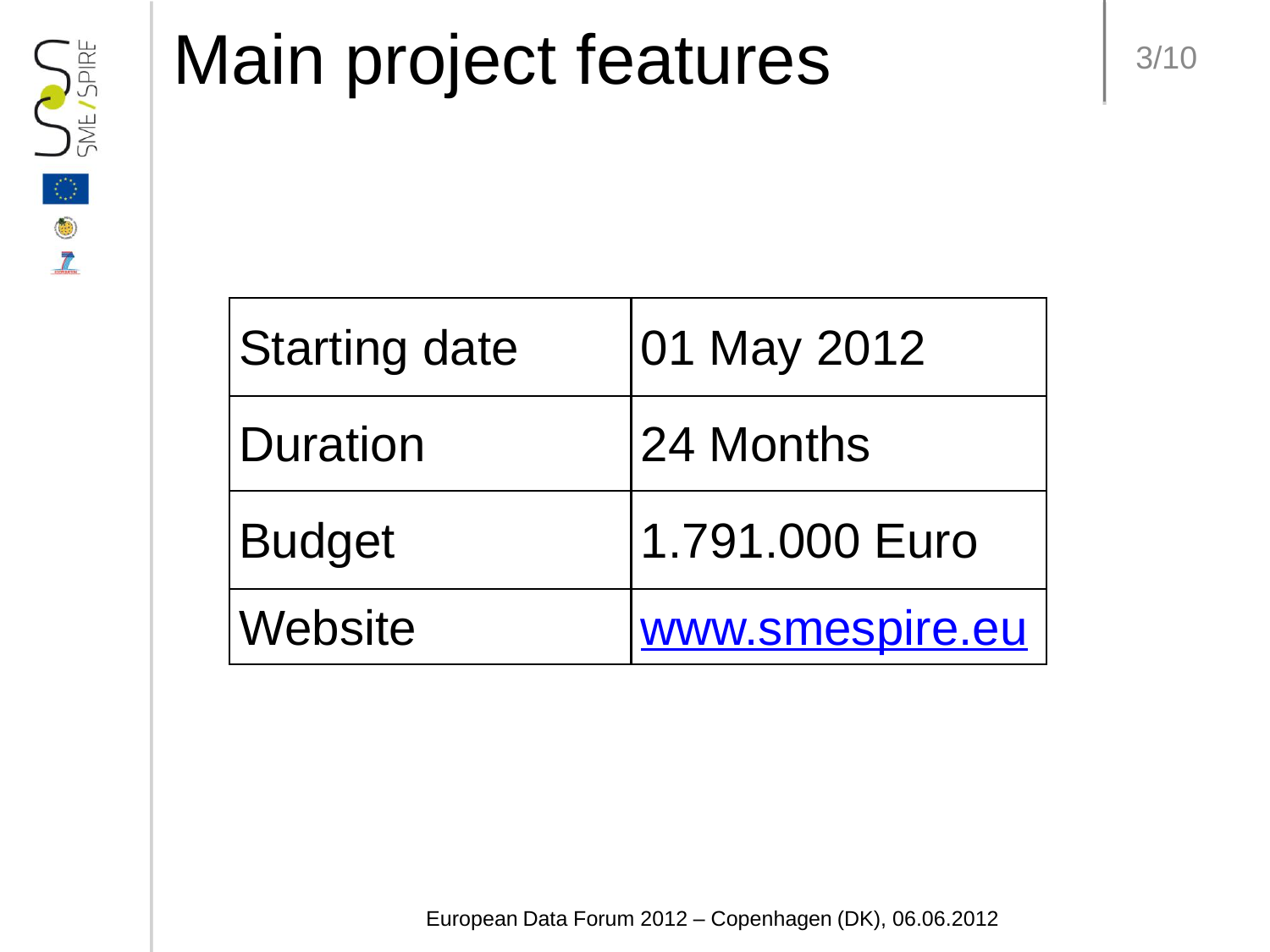

### 8 concrete output and the set of  $4/10$

- 1. Assessment, in 12 EU Member States, of the market potential for geo-ICT SMEs in relation to INSPIRE as an integral component of the DAE, to characterise the obstacles for geo-ICT companies to enter this market in terms of knowledge gaps and training needs as defined in WP1.
- 2. A training package based on vocational training curricula, designed to train environmental data analysis professionals, expert in the maintenance and exploitation of environmental data commons. The training package, including a catalogue translated in all the official languages of the participating Member States, will be made available on an e-learning training platform.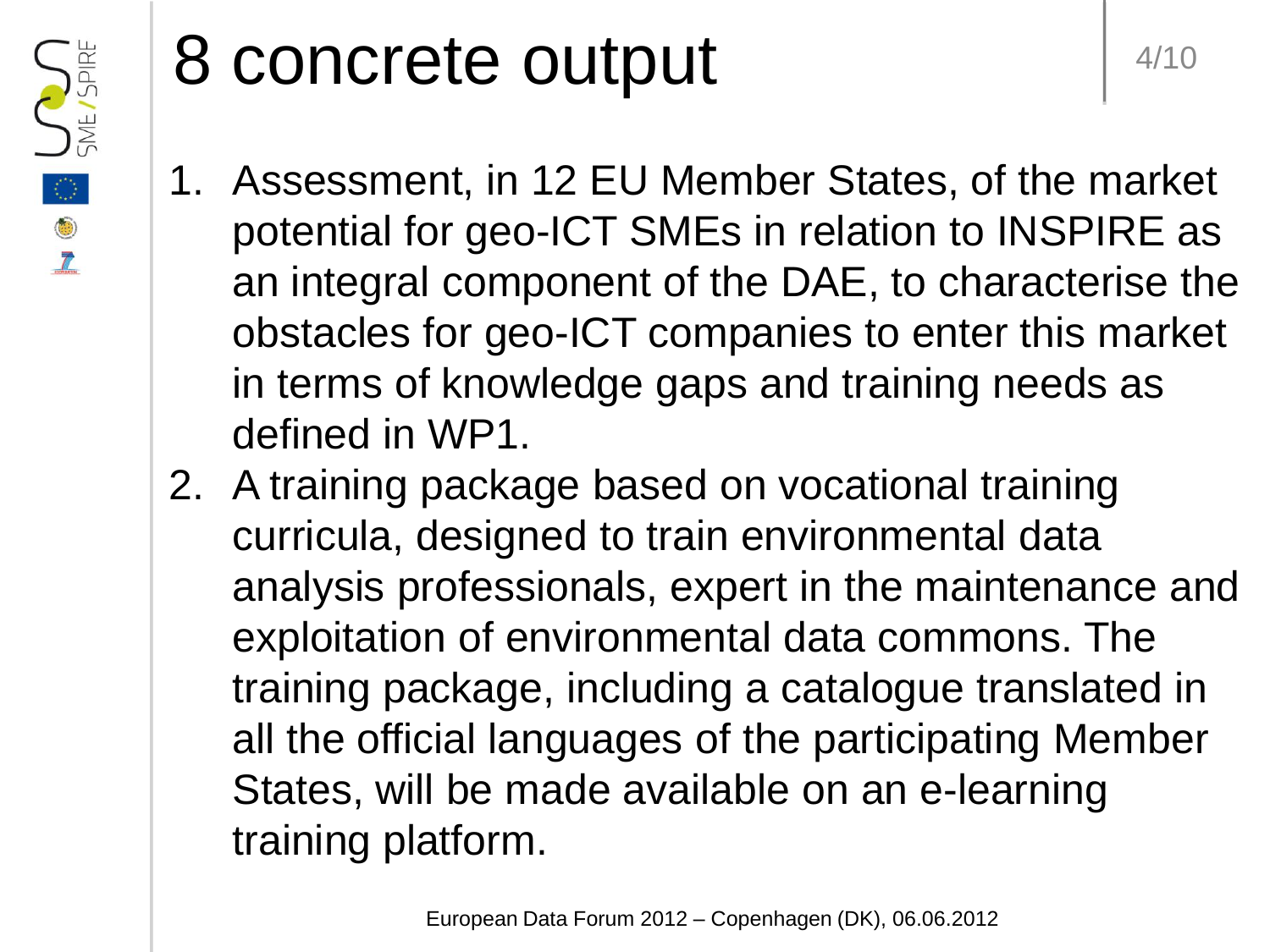

#### 8 concrete output s/10

- 3. A Best Practice catalogue, including lessons learned and unsuccessful outcomes, in the field of the management of environmental digital content across Europe.
- 4. Dissemination events, in the form of smeSpire days, which will include training workshops, to be organised in the 12 participating countries , potentially organised as ePractice workshops.
- 5. A network of SMEs and other institutional stakeholders aiming at bridging the gap between the INSPIRE driven demand of environmental digital data and the industry-driven offer of geo-ICT solutions, stimulating, encouraging and facilitating the participation of SMEs.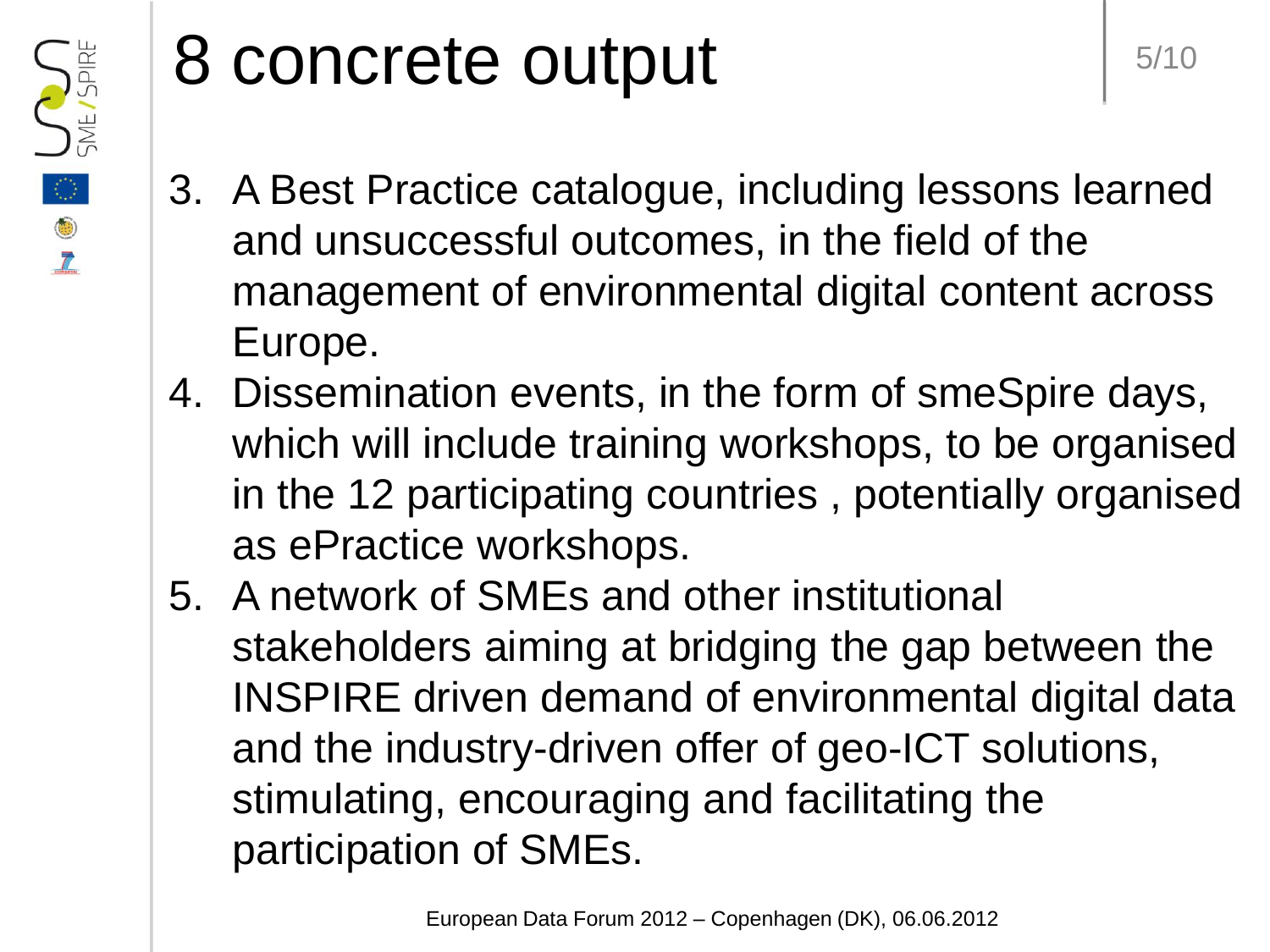

### 8 concrete output and the second  $\mathsf{S}$  and  $\mathsf{S}$  and  $\mathsf{S}$

- 6. A business model aiming at enabling already established and new geo-ICT SMEs in Europe to convert technological innovation which is inside the INSPIRE implementation process into economic value.
- 7. A database containing information about the geo-ICT SMEs in Europe, enabling complex business intelligence studies and analysis, even beyond the project lifetime, useful to extract real indicators and to map competences from SMEs across Europe.
- 8. General awareness about the importance of interoperability, about the EIS/EIF, and about relevant results from the ISA programme.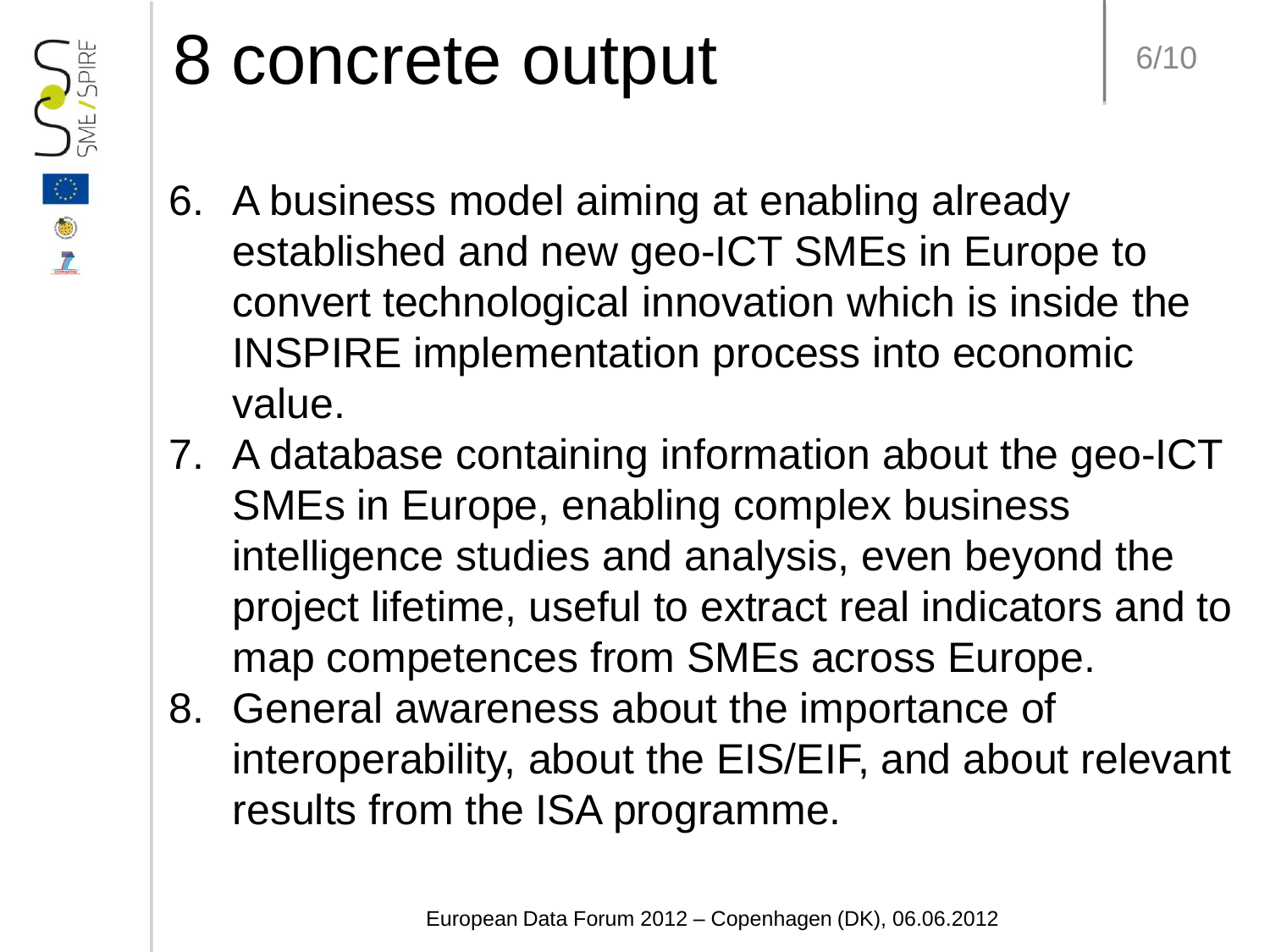

# Target groups and end-users | 7/10

- The following target groups, all of them being end-users at the same time, will be addressed by smeSpire:
	- − already established SMEs active in the geo-ICT domain
	- − new entrant SMEs in the geo-ICT domain, consisting of:
		- o already established ICT SMEs, looking for new business opportunities **SMEs**

**ICT SMEs** 

Geo-IC<sup>®</sup> **SMEs** 

o start-up SMEs.

European Data Forum 2012 – Copenhagen (DK), 06.06.2012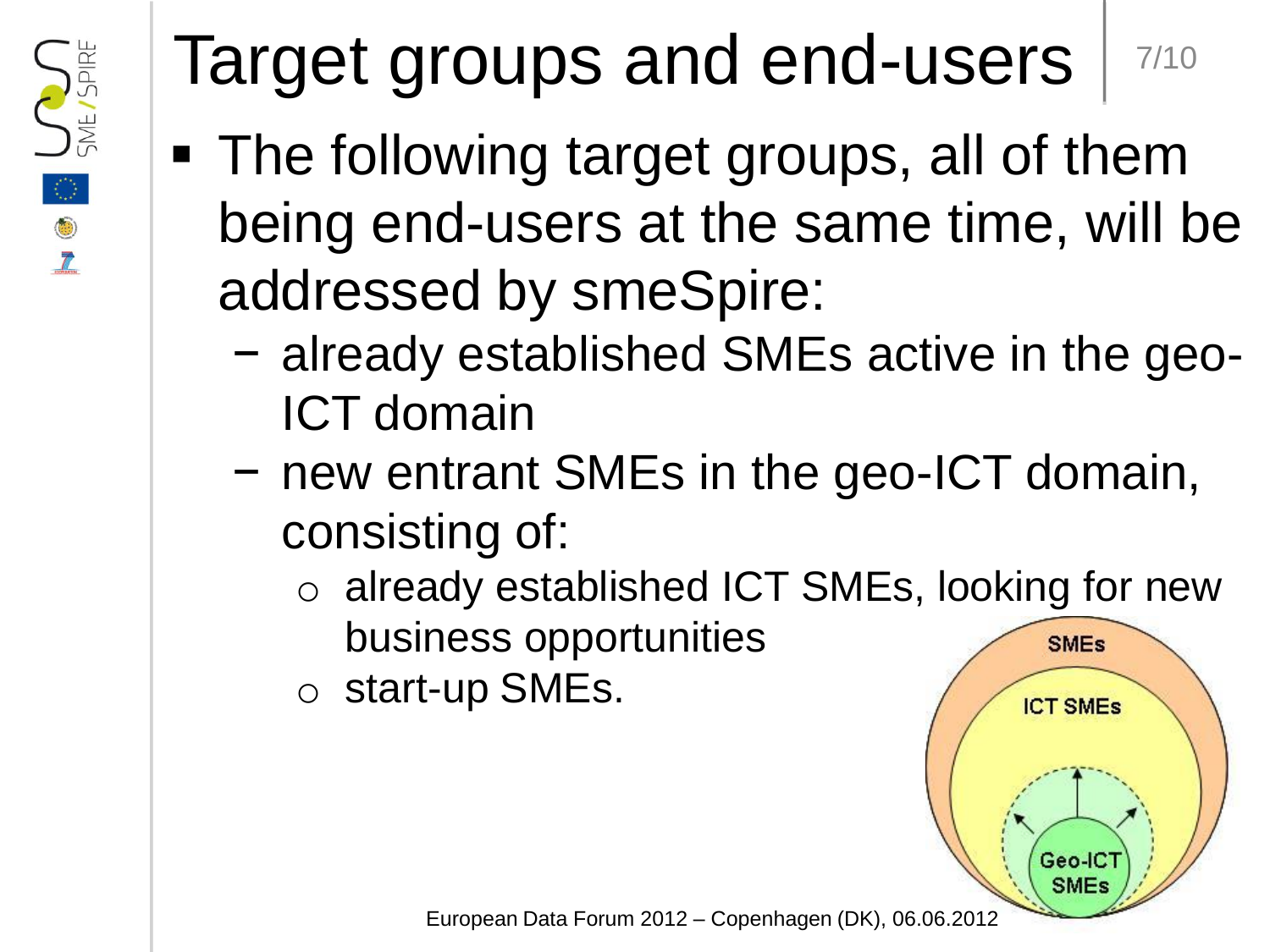

# The partnership  $(1/3)$   $\left| \begin{array}{c} 8/10 \\ \end{array} \right|$

- 15 partners from 12 Member States.
- smeSpire is a Support Action for SMEs driven by SMEs: 8 of the 15 partners are SMEs all of them active in the geo-ICT sector, one partner SME is the Project Leader and three partners SMEs are WP Leaders, with a 51% of the total budget allocated to the 8 participating SMEs.
- The consortium is complemented by 3 Research Centres (JRC, K.U.LEUVEN and Fondazione Graphitech), 2 National Environmental Agencies (CENIA and SAZP), the no-profit association GISIG (recently qualified as an SME) and the government owned body Tracasa, with high skill in geo-ICT technologies.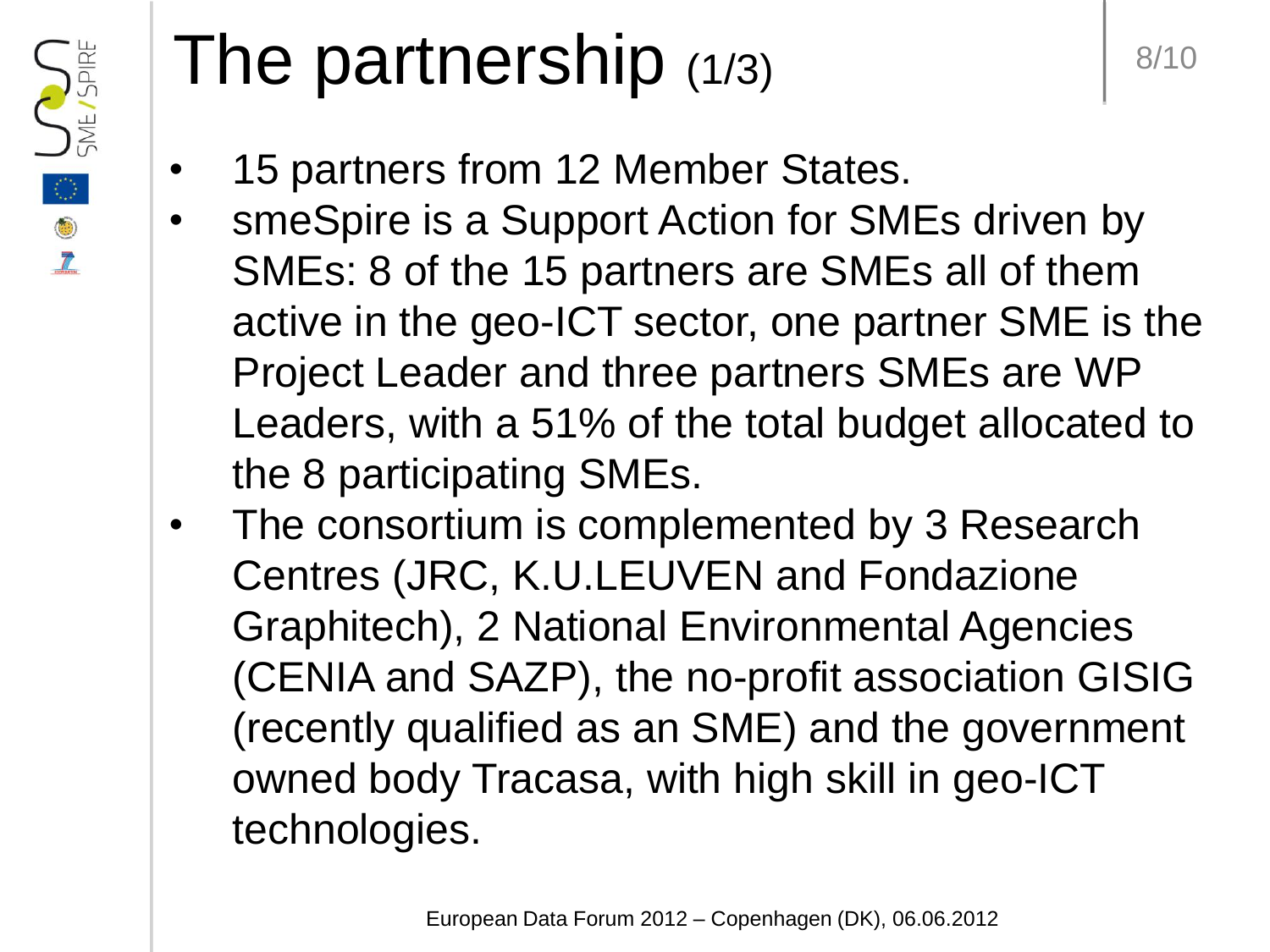

# The partnership  $(2/3)$  |  $9/10$



























▒ tracasa



European Data Forum 2012 – Copenhagen (DK), 06.06.2012